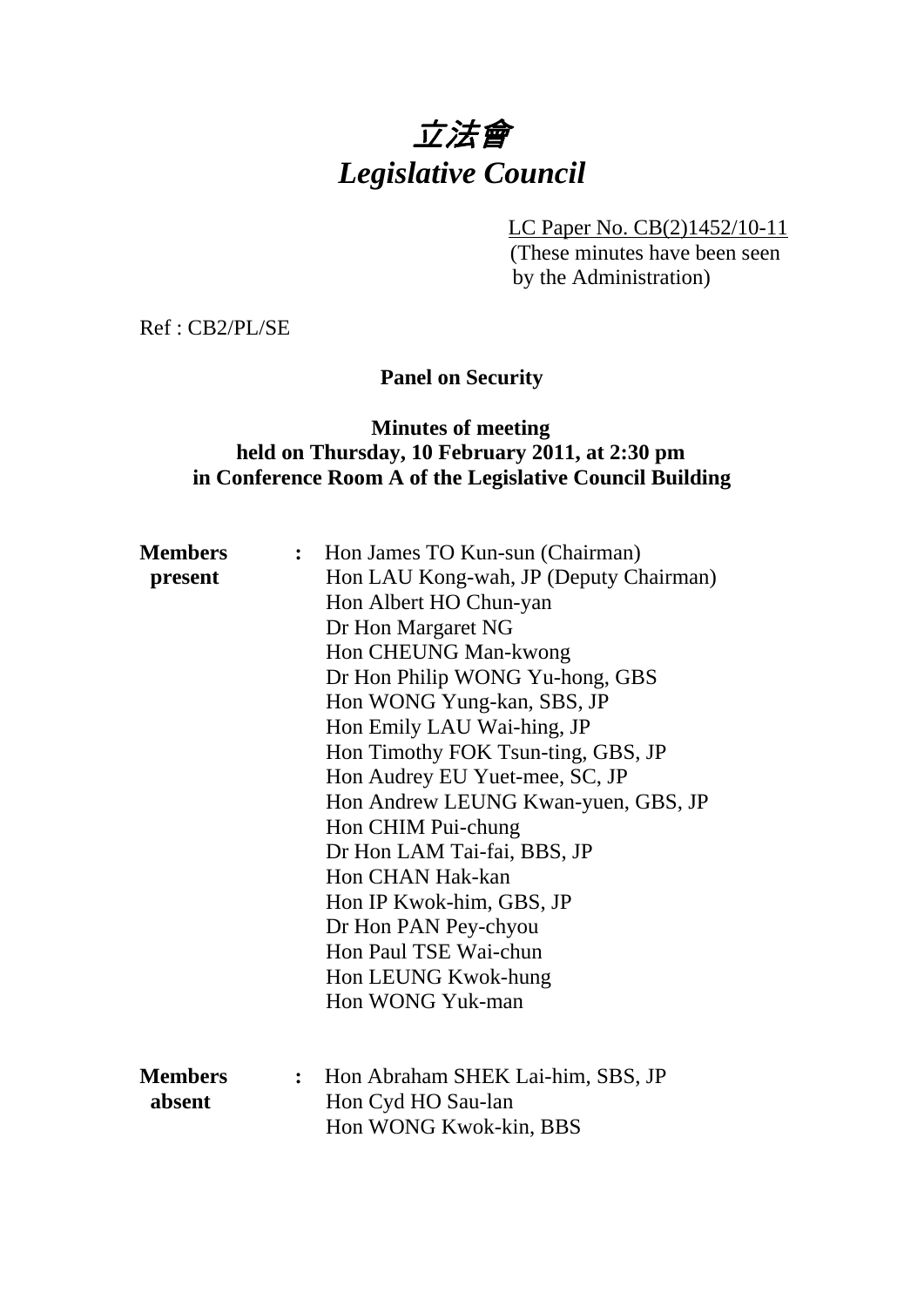| <b>Public Officers :</b> Item IV<br>attending |                |                                                                                               |
|-----------------------------------------------|----------------|-----------------------------------------------------------------------------------------------|
|                                               |                | <b>Independent Commission Against Corruption</b>                                              |
|                                               |                | Ms Rebecca LI Bo-lan, IDS<br>Director of Investigation (Private Sector)                       |
|                                               |                | Mrs WONG CHEUK Wai-kuen<br><b>Assistant Director (Administration)</b>                         |
|                                               |                | Mr Ricky TSUI Yin-fung<br>Principal Investigator                                              |
|                                               |                | <u>Item V</u>                                                                                 |
|                                               |                | The Administration                                                                            |
|                                               |                | Mr LAI Tung-kwok, SBS, IDSM, JP<br><b>Under Secretary for Security</b>                        |
|                                               |                | Miss Shirley YUNG Pui-man<br>Deputy Secretary for Security                                    |
|                                               |                | Mr CHAN Chor-kam, FSDSM<br>Deputy Director of Fire Services                                   |
|                                               |                | Mr WONG Sai-chuen, FSMSM<br>Chief Fire Officer (Hong Kong)<br><b>Fire Services Department</b> |
|                                               |                | Mr Charles CHOW Chi-ping<br>Project Director (2)<br><b>Architectural Services Department</b>  |
| <b>Clerk</b> in<br>attendance                 |                | Mr Raymond LAM<br>Chief Council Secretary (2) 1                                               |
| <b>Staff</b> in<br>attendance                 | $\ddot{\cdot}$ | Ms Connie FUNG<br>Senior Assistant Legal Adviser 1                                            |
|                                               |                | Miss Josephine SO<br>Senior Council Secretary (2) 1                                           |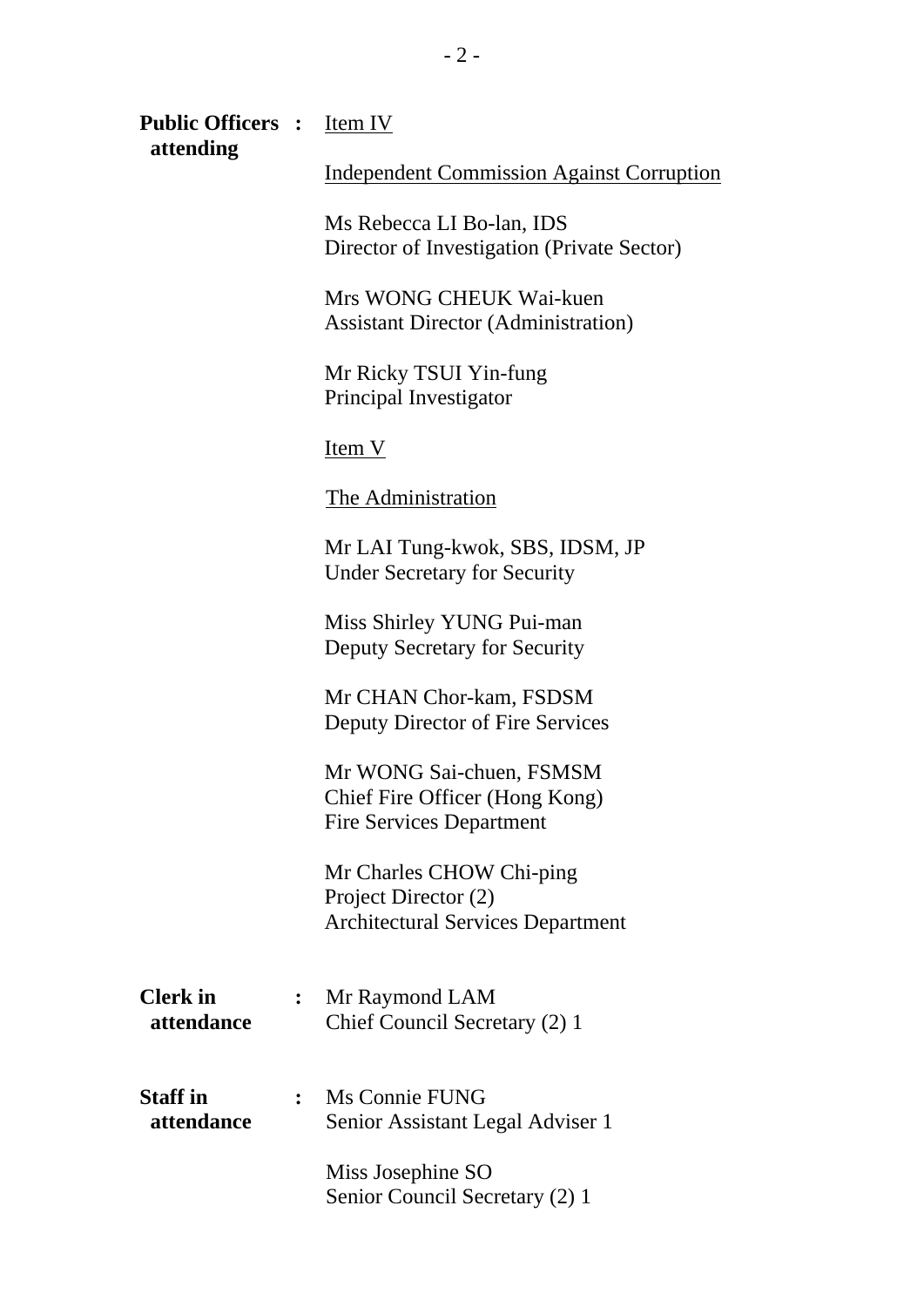Mr Ian CHOW Council Secretary (2) 1

Miss Lulu YEUNG Clerical Assistant (2) 1

Action

#### **I. Confirmation of minutes of previous meeting**  (LC Paper No. CB(2)904/10-11)

 The minutes of the meeting held on 4 January 2011 were confirmed.

#### **II. Information papers issued since the last meeting**  (LC Paper No. CB(2)741/10-11(01))

2. Members noted that a letter dated 3 January 2011 from Hong Kong Human Rights Monitor, addressed to the Chief Executive and copied to the Panel, regarding the entry of certain persons to attend the funeral of Mr SZETO Wah had been issued since the last meeting.

# **III. Date of next meeting and items for discussion**

 (LC Paper Nos. CB(2)938/10-11(01) to (02) and CB(2)968/10-11(01))

3. Members agreed to discuss the item "Replacement of two mobile x-ray vehicle scanning systems of the Customs and Excise Department" proposed by the Administration at the next regular meeting to be held on Tuesday, 1 March 2011, at 2:30 pm.

4. The Chairman advised that Hon WONG Kwok-hing had suggested in a letter dated 31 January 2011 to discuss the outbound travel alert for Hong Kong travellers. Members agreed that the item "Outbound travel alert for Hong Kong travellers" be discussed at the Panel meeting on 1 March 2011.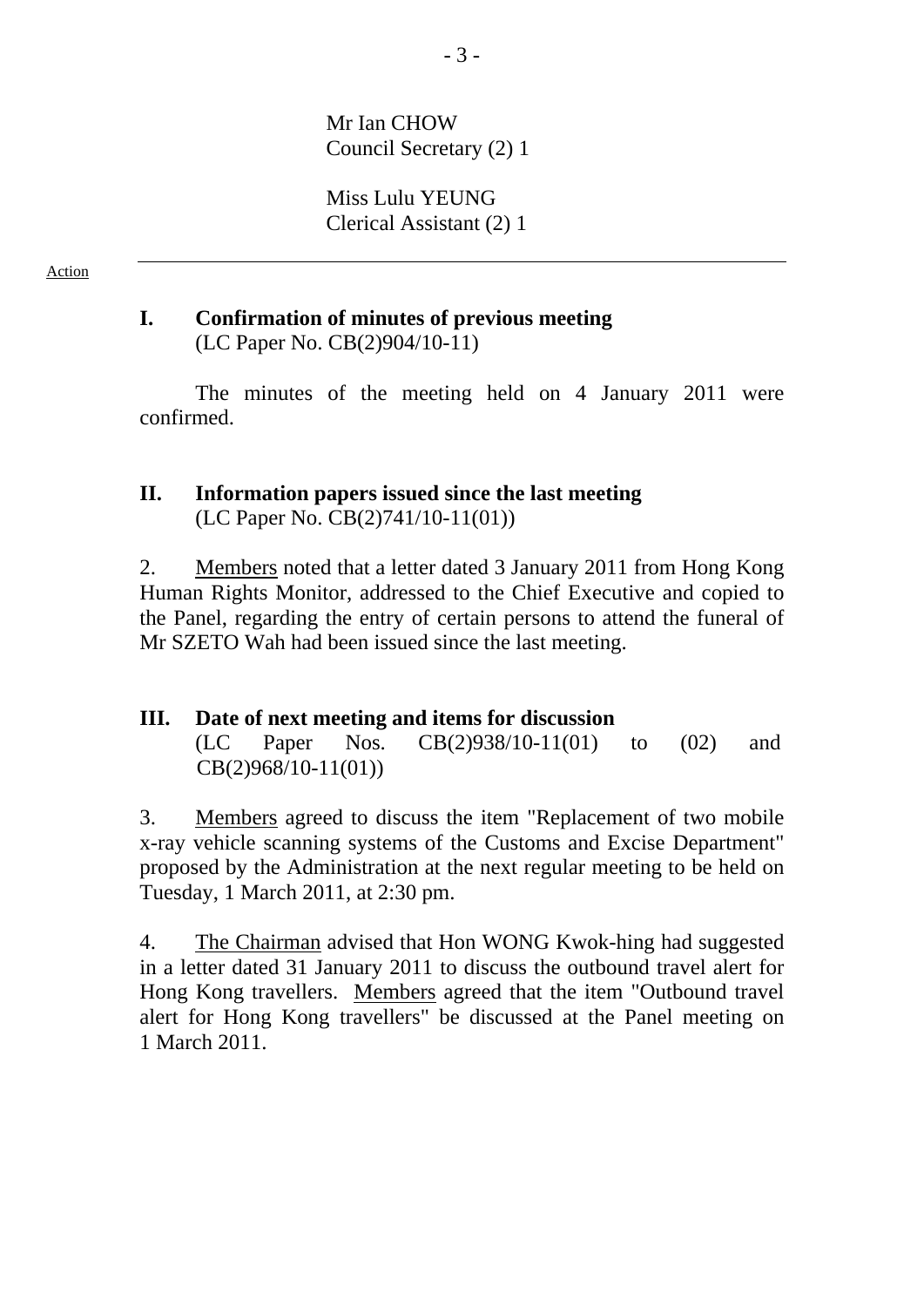Action

# **IV. Proposal on the implementation of a New Generation Information System for the Operations Department of Independent Commission Against Corruption**  (LC Paper No. CB(2)882/10-11(01))

5. Director of Investigation (Private Sector), Independent Commission Against Corruption ("DI(PS)/ICAC") briefed members on the proposal of the Independent Commission Against Corruption ("ICAC") to replace the existing Operations Department Information System ("OPSIS") by a new generation OPSIS with a view to enhancing the information technology ("IT") capability of ICAC to support investigation management of its Operations Department, details of which were set out in the paper provided by ICAC.

6. Noting that ICAC had, in the past 10 years, developed six separate administrative IT systems which operated in parallel and independent of the existing OPSIS to support various operational requirements, the Chairman sought more information on the systems.

7. DI(PS)/ICAC advised that the six separate and independent administrative IT systems were built at different times, which included -

- (a) Case Property Recording System;
- (b) Barcode Exhibit Tracking System;
- (c) Barcode File Management System;
- (d) Financial Investigation Team (Bank Enquiry) System;
- (e) S.13 Authorization Management System; and
- (f) Video/Audio Interview Record Management System.

DI(PS)/ICAC said that ICAC proposed to replace the existing OPSIS by implementing a new generation OPSIS and consolidating the above administrative IT systems, with a view to providing integrated and enhanced system facilities.

8. Mr IP Kwok-him and Dr PAN Pey-chyou expressed concern on whether the new generation OPSIS had sufficient security protection against unauthorized access to or retrieval of data/information stored in the system.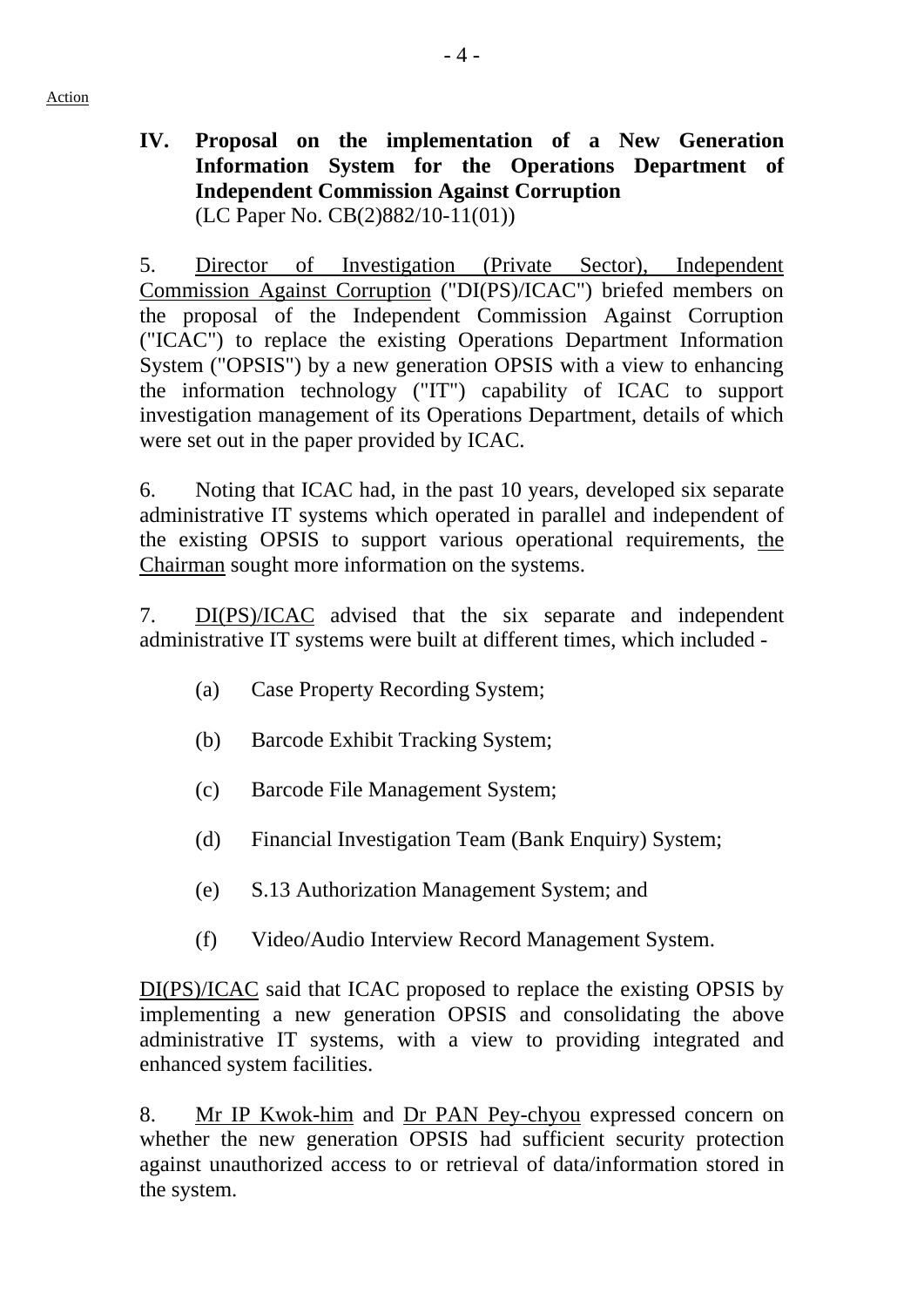- 5 -

9. DI(PS)/ICAC responded that the new system would be equipped with enhanced security. To ensure system security, ICAC had developed a separate, secure and closed network for OPSIS, which was used for investigation management and was only accessible by authorized officers in the Operations Department. ICAC had stringent control over data security and system security with necessary access control, audit trail and encryption features implemented in the existing OPSIS. The new generation OPSIS would be further equipped with enhanced information security features. For example, authentication using ICAC warrant card/staff card would be imposed to restrict access to selected functions where appropriate. More advanced firewall would be implemented for safeguarding the new OPSIS from unauthorized access. Furthermore, risk assessments of the new OPSIS would be conducted in order to ensure that appropriate measures were in place regarding authenticity, integrity, confidentiality and non-repudiation of the access to and use of information as well as the protection of personal data from unauthorized or accidental access, processing, erasure or other use.

10. DI(PS)/ICAC assured members that there was no question of data leakage from OPSIS, as all data and information stored in the system could not be downloaded to portable electronic storage devices.

11. In response to Mr IP Kwok-him's enquiry on whether the new OPSIS could detect and report immediately attempts of unauthorized access to and use of information, DI(PS)/ICAC replied that the new system would be equipped with more advanced firewall and the overall system security would be enhanced. Apart from the measures mentioned for proper use, storage and transmission of all relevant data, printed documents containing data generated from OPSIS would show the information sources for identification purposes.

12. Mr IP Kwok-him noted that the annual recurrent expenditure of the proposed system for hardware and software maintenance, on-going system support and maintenance as well as acquisition of consumables was estimated to be \$8,978,000 in a full year from 2017-2018 onwards, while the maintenance cost of the existing OPSIS was \$6,838,000 per annum. He asked about the reason for the increase in maintenance cost of the proposed system by around \$2 million over the existing OPSIS.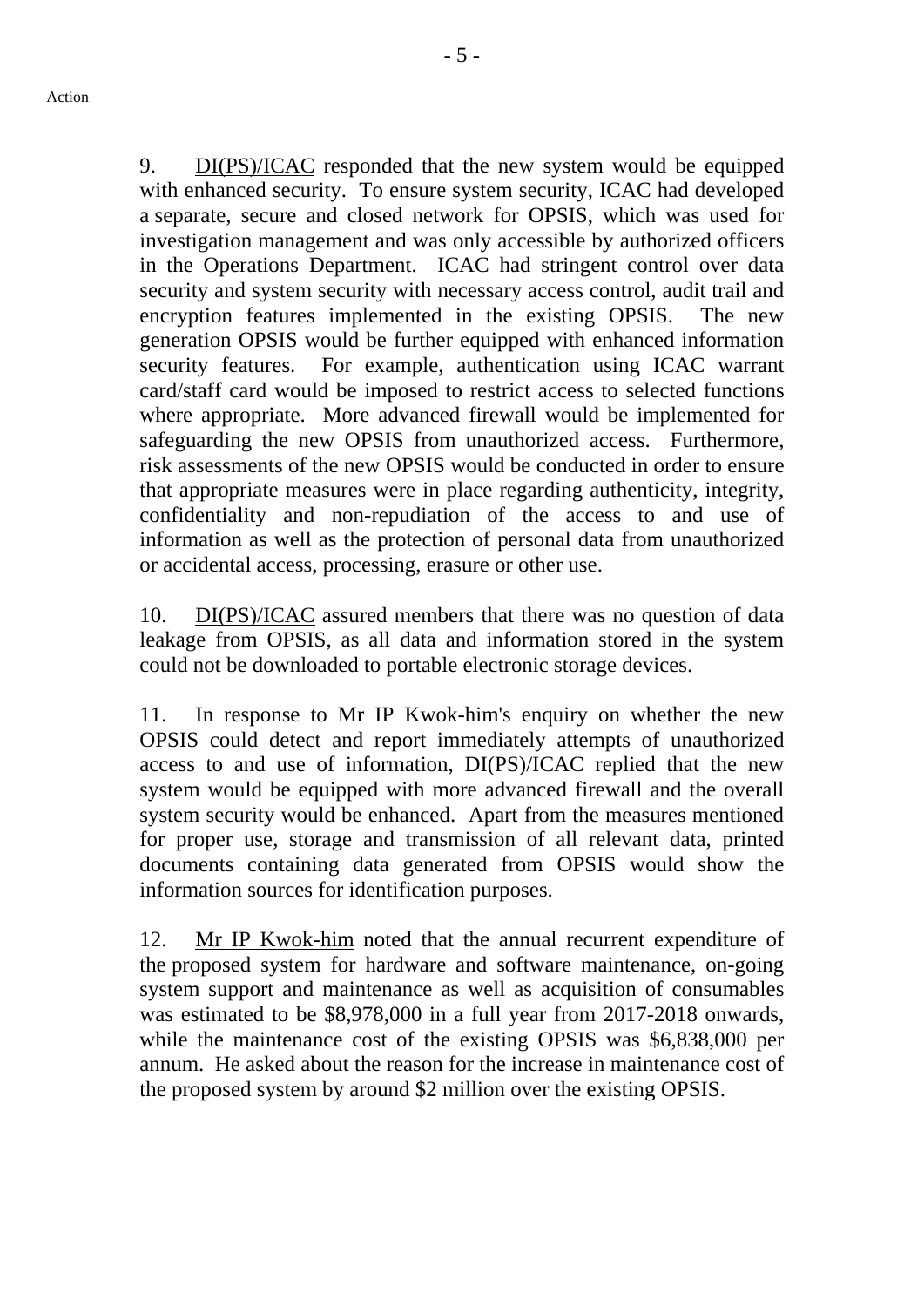13. DI(PS)/ICAC explained that the new OPSIS would be based on a new design of system architecture and the latest technologies to support the development of customized application components covering the entire investigation cycle as well as enhancing the IT capability to support investigation management. Modern tools for data analysis and enhanced search technology would be provided. The new OPSIS would also incorporate core functions and features of the six separate administrative IT systems with enhanced security and service availability. An increase in cost estimate was therefore necessary to maintain the new OPSIS in good conditions.

14. The Chairman queried why the existing OPSIS and the other six separate administrative IT systems were not inter-connected.

15. Principal Investigator, ICAC ("PI/ICAC") responded that the existing OPSIS and the other six separate and independent administrative IT systems were built at different times to support various operational requirements. The six independent administrative IT systems were developed internally as resource saving initiatives to achieve efficiency and cost-effectiveness. The data structure of the existing OPSIS and the six independent administrative IT systems were not designed to handle multi-dimensional enquiries. Their different architectures, application components and input interface had led to data being stored in different formats in the systems, resulting in difficulties for subsequent data processing, retrieval and analysis. The outdated architecture and design had imposed constraints on data interoperability and administration among the existing OPSIS and the six separate administrative IT systems.

16. Notwithstanding the above explanation, the Chairman considered it unreasonable for ICAC to have built six independent administrative IT systems without considering the "connectivity" and "interoperability" between the existing OPSIS and the six IT systems.

17. PI/ICAC explained that the existing OPSIS was developed in 1998 and launched in 2000 based on the technology prevailing at that time. As the design of the existing OPSIS was not based on a modular and componentized architecture, there were technical limitations in planning for subsequent system enhancements or changes after its commissioning. To meet the changing operational needs, six separate and independent administrative IT systems were built after taking into account various factors including cost-effectiveness, technical feasibility and resource implications.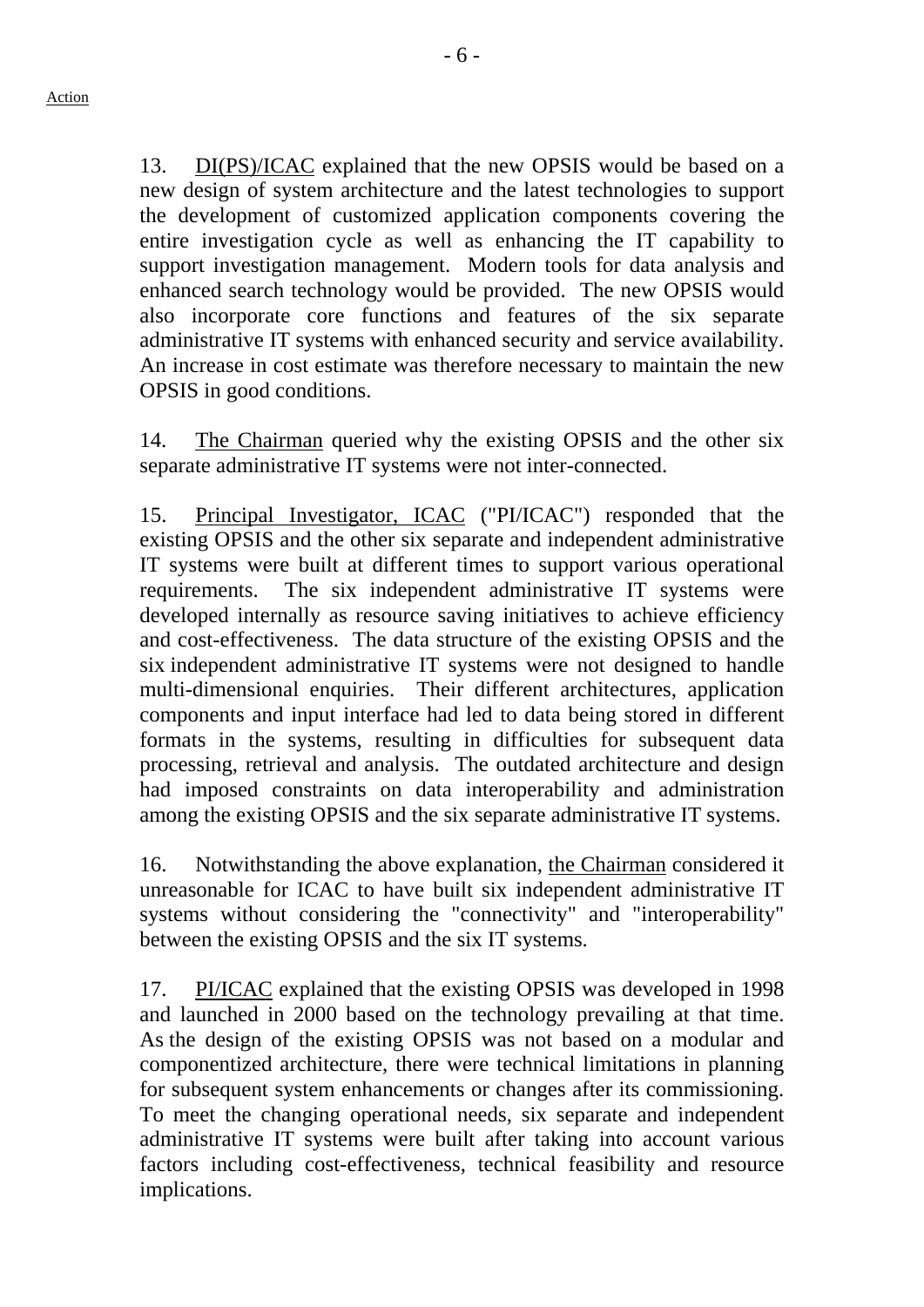18. DI(PS)/ICAC and PI/ICAC said that to prepare for the move to the new Headquarters building at Java Road, North Point and to meet its long-term business needs, ICAC had commissioned a consultancy study in 2004 to map out its IT strategic development plan. In recommending a two-phased IT development plan for ICAC, the consultant suggested that the existing OPSIS should be replaced by a new generation OPSIS in Phase Two, so as to better support the Operations Department in carrying out the functions of complaint receiving, case management, court case management, investigation case closure, and statistical compilation and reporting. Against this background, a feasibility study was conducted on ICAC's business needs and technical options available for upgrading the OPSIS. It was the plan of ICAC to redevelop OPSIS with a view to enhancing its support to the entire investigation and case management process.

ICAC 19. The Chairman and Mr LEUNG Kwok-hung requested ICAC to provide the Panel with a copy of the consultancy study conducted in 2004.

> 20. In response to the Chairman's enquiry about the constraints of the existing OPSIS and the six independent administrative IT systems, and how they could be addressed through the proposed new system, PI/ICAC explained in detail the anticipated benefits of the new generation OPSIS as outlined in paragraph 6 of ICAC's paper. He highlighted the improved case data correlation and analysis capabilities as well as the enhanced searching efficiency of the new system.

21. Mr WONG Yuk-man considered the information provided in ICAC's paper inadequate for members to comprehend the constraints of and hence the need to replace the existing OPSIS. He requested ICAC to provide more detailed information about the proposed system, including a full description of the key expenditure items referred to in paragraphs 7 and 9 of ICAC's paper. Mr WONG was also of the view that ICAC should ensure value for money in replacing the existing OPSIS. Given the rapid changes and advancement in technology, the design of the new generation OPSIS should possess the capability and flexibility to cope with further enhancements and changes should such needs arise in the future. His view was echoed by the Chairman.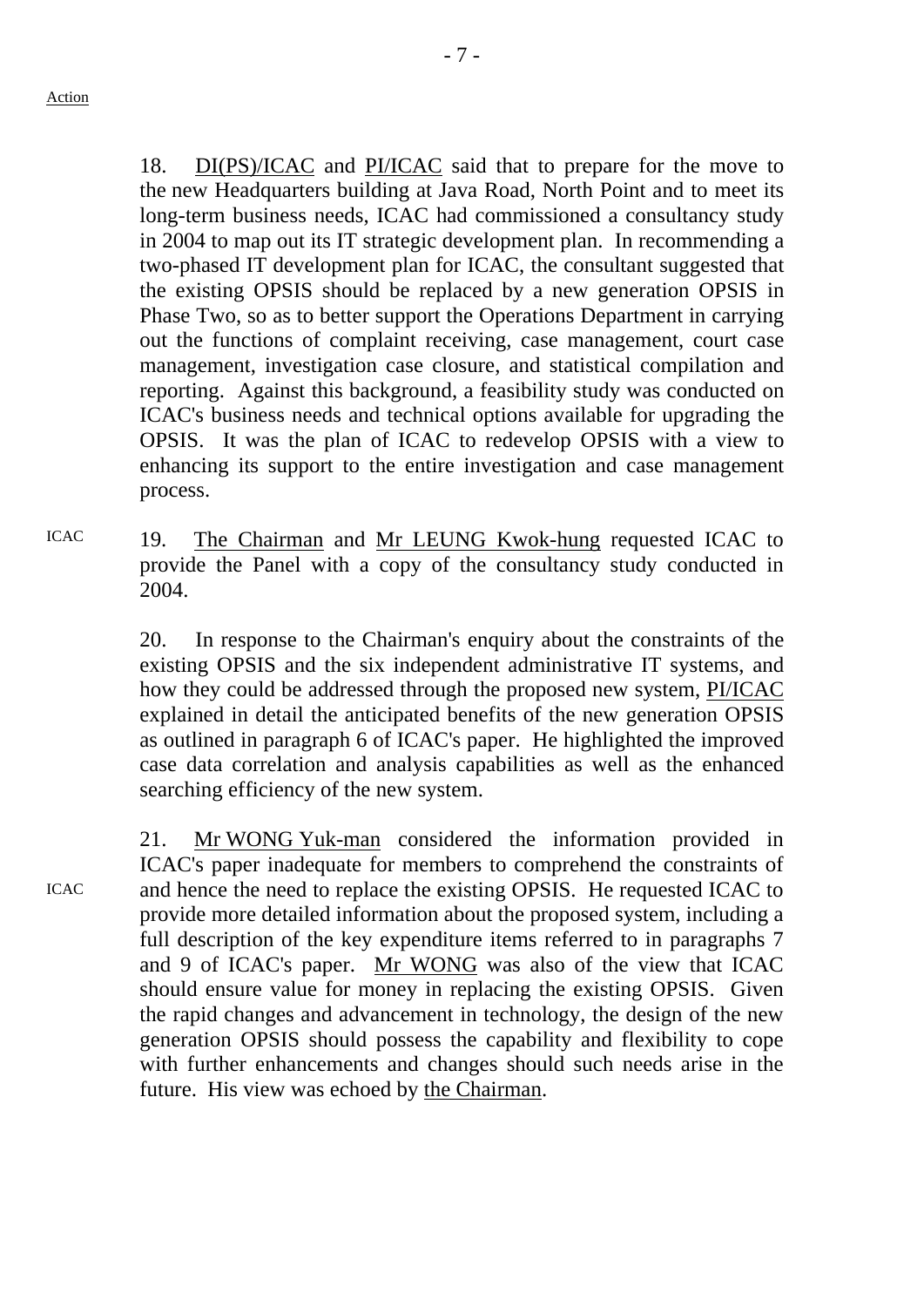ICAC

22. The Chairman noted that according to ICAC's estimate, the implementation of the new OPSIS would also bring about a one-off cost avoidance of \$35,681,000 which would be required for integrating the existing OPSIS and the six separate administrative IT systems, procuring additional hardware as well as implementing the outstanding application backlog if the existing OPSIS was not replaced. He expressed reservations about the accuracy of the estimate and questioned whether there was a pressing need to redevelop and consolidate the systems.

23. In response to the Chairman's enquiry as to whether the new OPSIS would interoperate with the IT system designed for managing intelligence derived from interception products, DI(PS)/ICAC advised that OPSIS was the information system of the Operations Department for case management and was independent of the IT system for the handling of interception products obtained pursuant to the Interception of Communications and Surveillance Ordinance (Cap. 589) ("ICSO"). The latter system was a confidential and separate system, and its use was restricted to designated officers.

24. The Chairman queried ICAC's overall work effectiveness and efficiency, when its IT systems did not support data sharing, correlation and analysis given that they did not interoperate with one another.

25. Mr LEUNG Kwok-hung held the view that the IT system, developed by ICAC specifically for the handling of intelligence derived from interception products should be a stand-alone system in order to prevent unauthorized access or improper use.

26. In response, DI(PS)/ICAC advised that ICAC had, in accordance with the requirements laid down in ICSO, put in place a stringent system for handling interception products. Information and intelligence derived from interception of communications were not shared or exchanged with OPSIS which was used by frontline investigating officers for case management purpose.

27. The Chairman said that despite ICAC's explanation, it was difficult for members to visualize how the operational needs of ICAC could not be met without a new generation OPSIS. He requested ICAC to arrange a demonstration, before submitting the funding proposal to the Finance Committee, to facilitate members' understanding of the limitations of the existing OPSIS in supporting the investigation process and case management of its Operations Department.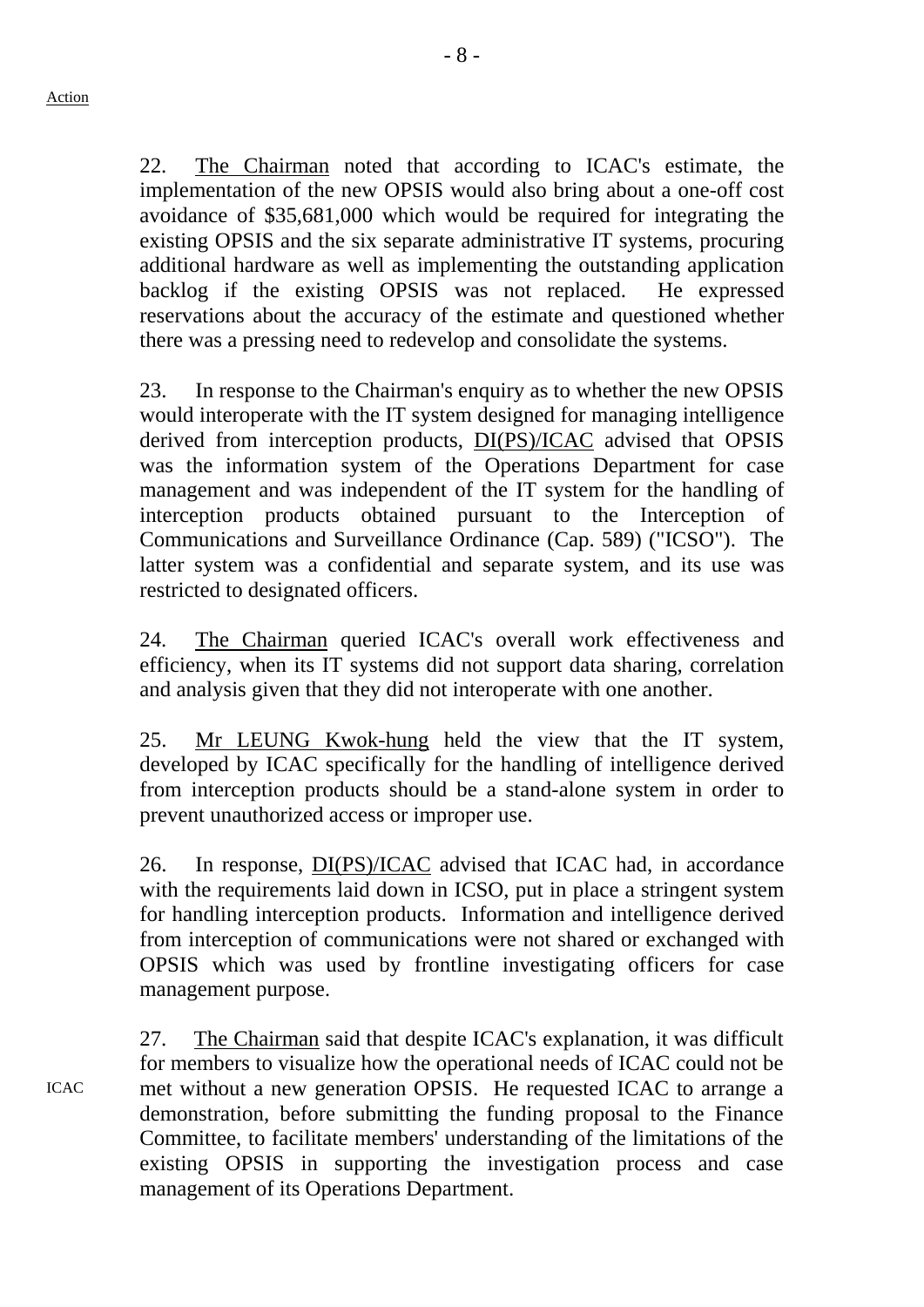(*Post-meeting note*: With the concurrence of the Chairman, the demonstration was scheduled for Tuesday, 15 March 2011, from 2:00 pm to 4:00 pm, at the Headquarters of ICAC.)

## **V. Redevelopment plan for the Fire Services Training School**  (LC Paper Nos. CB(2)938/10-11(03) and (04))

28. Under Secretary for Security ("US for S") briefed members on the Administration's proposal to redevelop the Fire Services Training School ("FSTS") at Pak Shing Kok in Tseung Kwan O, details of which were set out in the Administration's paper. Chief Fire Officer (Hong Kong) of the Fire Services Department briefed members on the redevelopment plan with the aid of powerpoint presentation.

(*Post-meeting note*: The softcopy of the powerpoint presentation materials was issued to members vide LC Paper No. CB(2)1008/10-11(01) on 11 February 2011.)

29. Dr LAM Tai-fai noted that it would take some years before the new FSTS came into operation. He asked how the Fire Services Department ("FSD") could meet the latest training needs and equip frontline staff with advanced firefighting and rescue techniques.

30. US for S and Deputy Director of Fire Services ("DDFS") responded that FSD had kept on upgrading the training facilities at the existing FSTS in Pat Heung over the years. Currently, training for new recruits was being conducted at the existing FSTS in Pat Heung, while refresher and advanced training courses for serving firefighters were being conducted at the West Kowloon Rescue Training Centre.

31. Dr LAM Tai-fai asked about the criteria under which the 13 proposed simulators were selected for the proposed FSTS.

32. DDFS responded that the 13 proposed simulators were commonly used in training by advanced fire brigades around the world, including those in Singapore, United Kingdom, the United States, Sweden, and Guangdong Province. These simulators would enable the trainees to be trained in realistic settings of fire or other emergency scenarios which would be encountered by frontline personnel.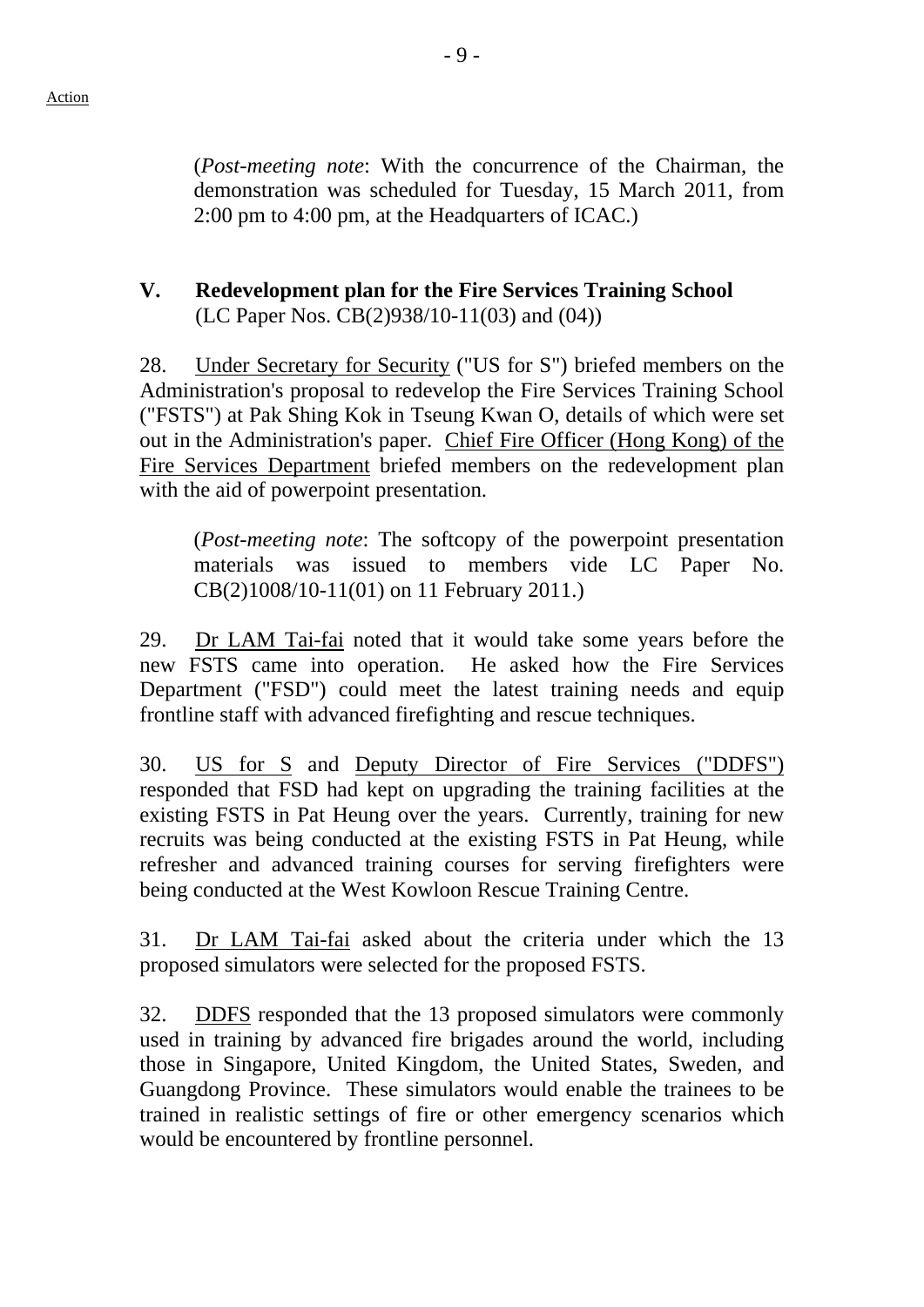33. Noting the provision of an earthquake simulator in the public education centre and an oil tank simulator in the proposed FSTS, Dr LAM Tai-fai queried the rationale for choosing such installations, given that oil tank emergencies and earthquakes rarely happened in Hong Kong. His view was shared by Mr LEUNG Kwok-hung.

34. DDFS advised that oil tank fires, although rarely happened, might result in very serious consequences. As there was no oil tank simulator at the existing FSTS, special arrangements had to be made with oil companies for conducting fire drills at oil depots. The Administration proposed to install simulators of oil tanks that were similar to those currently in use in Tsing Yi and the Hong Kong International Airport. DDFS emphasized that FSD had a responsibility to educate the public on fire prevention and emergency preparedness in natural disasters. Although the chance of a significant earthquake happening in Hong Kong was small, there had been a number of locally felt earth tremors since 1979. It would be beneficial for Hong Kong residents to acquire relevant knowledge.

35. Regarding the public education centre, Mr CHAN Hak-kan asked if there was adequate space and manpower to support its operation at the proposed FSTS.

36. DDFS responded that the Sai Kung District Council proposed to set up a public education centre at the proposed FSTS. Similar facilities are commonly found in overseas countries and cities in the Mainland. The space required for the public education centre would not be large. FSD would consider recruiting part-time or voluntary staff to man the public education centre.

37. Mr CHAN Hak-kan considered the 13 simulators to be installed at the proposed FSTS inadequate. Referring to the new cruise terminal at the former Kai Tak Runway, Mr CHAN asked if the ship fire simulator and water rescue facility would contain simulated internal environment of cruise vessels. Dr LAM Tai-fai and Mr LEUNG Kwok-hung suggested that a flood simulator should be installed at the proposed FSTS since there had been casualties caused by flooding in Hong Kong.

38. DDFS responded that the ship fire simulator and swift water simulator would simulate common emergency scenarios that happened in a ship. It would comprise various installations such as an engine room, a control room, a cargo compartment and a boiler room. These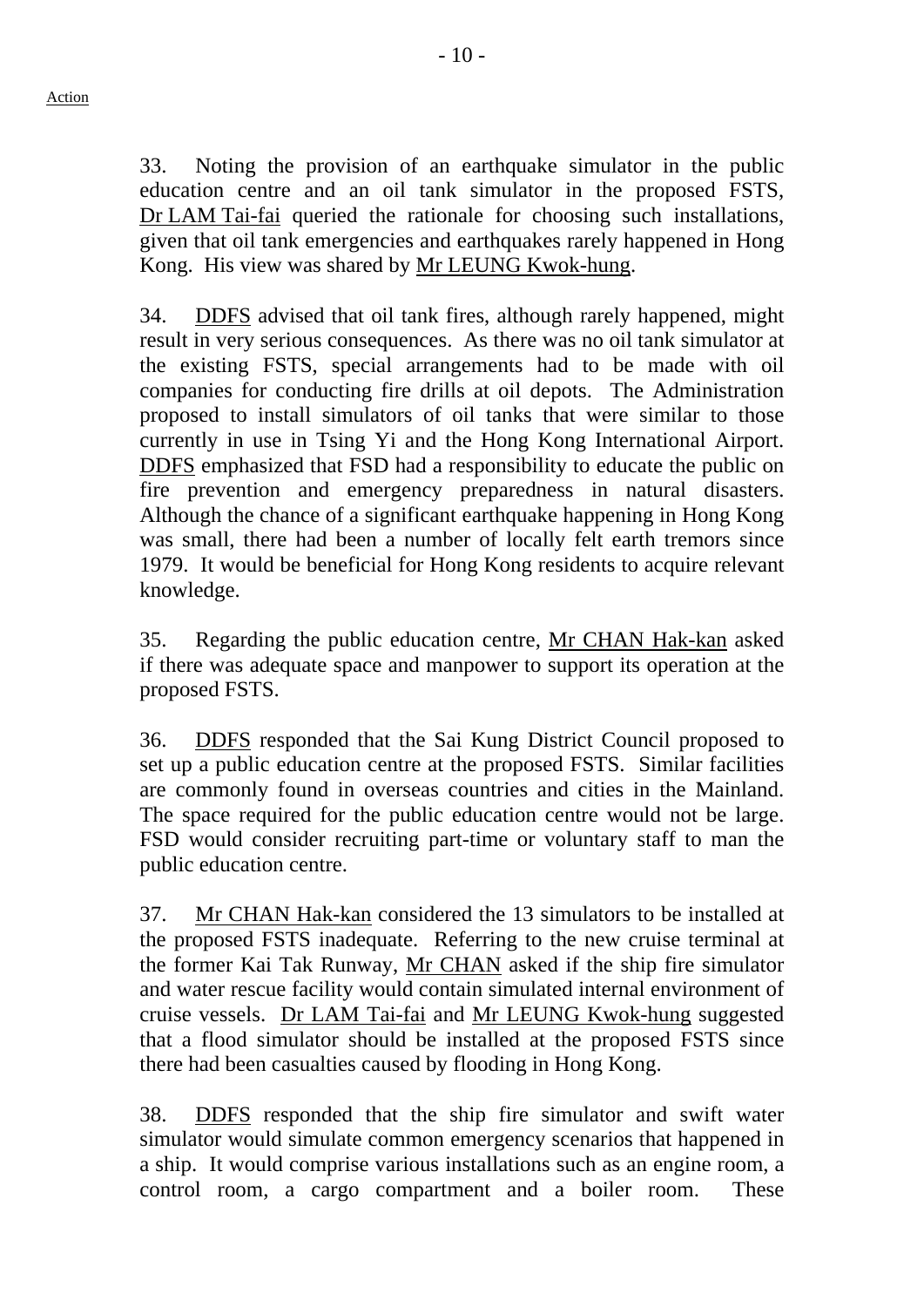installations would prepare trainees technically and psychologically for firefighting and rescue duties on board a ship. The swift water simulator could also demonstrate to the public the possible rescue measures during flooding.

39. Mr LEUNG Kwok-hung suggested that railways, tunnels, ferries, flyovers, landslides and nuclear hazard simulators should be installed to educate the public how to react in emergency situations.

40. DDFS advised that railway and tunnel simulators would be installed at the new FSTS.

41. Noting that additional ambulance training facilities would be provided at the proposed FSTS, Mr CHAN Hak-kan asked about the future use of the existing Ambulance Command Training School in Ma On Shan.

42. DDFS responded that the proposed FSTS would provide basic training to newly recruited ambulancemen. The existing Ambulance Command Training School in Ma On Shan, which could only accommodate four classes of trainees at one time, would be used to provide ambulance refresher training courses for serving personnel.

43. Dr LAM Tai-fai and Mr LEUNG Kwok-hung asked about the breakdown of the estimated project cost of \$3.4 billion for the proposed FSTS.

44. Project Director (2), the Architectural Services Department explained that the initial estimated project cost was \$2.4 billion in September 2009 at time of completion of the feasibility study. The unit construction cost was approximately \$19,000 per square metre, which was comparable to that for the new fire station at Aberdeen. As the Tender Price Index had risen by 12.4% between September 2009 and September 2010, the proposed FSTS's estimated project cost had reached \$3.4 billion in money-of-the-day prices. The Administration expected that the prices of construction materials and wages of construction workers would continue to rise between now and the second half of 2011 when the tendering exercise commenced.

45. Ms Emily LAU expressed concern that the existing FSTS was commissioned in 1968 and had been in use for over 40 years. She asked when the Administration saw a need to redevelop the existing FSTS and started the site search. She advised the Administration to provide cost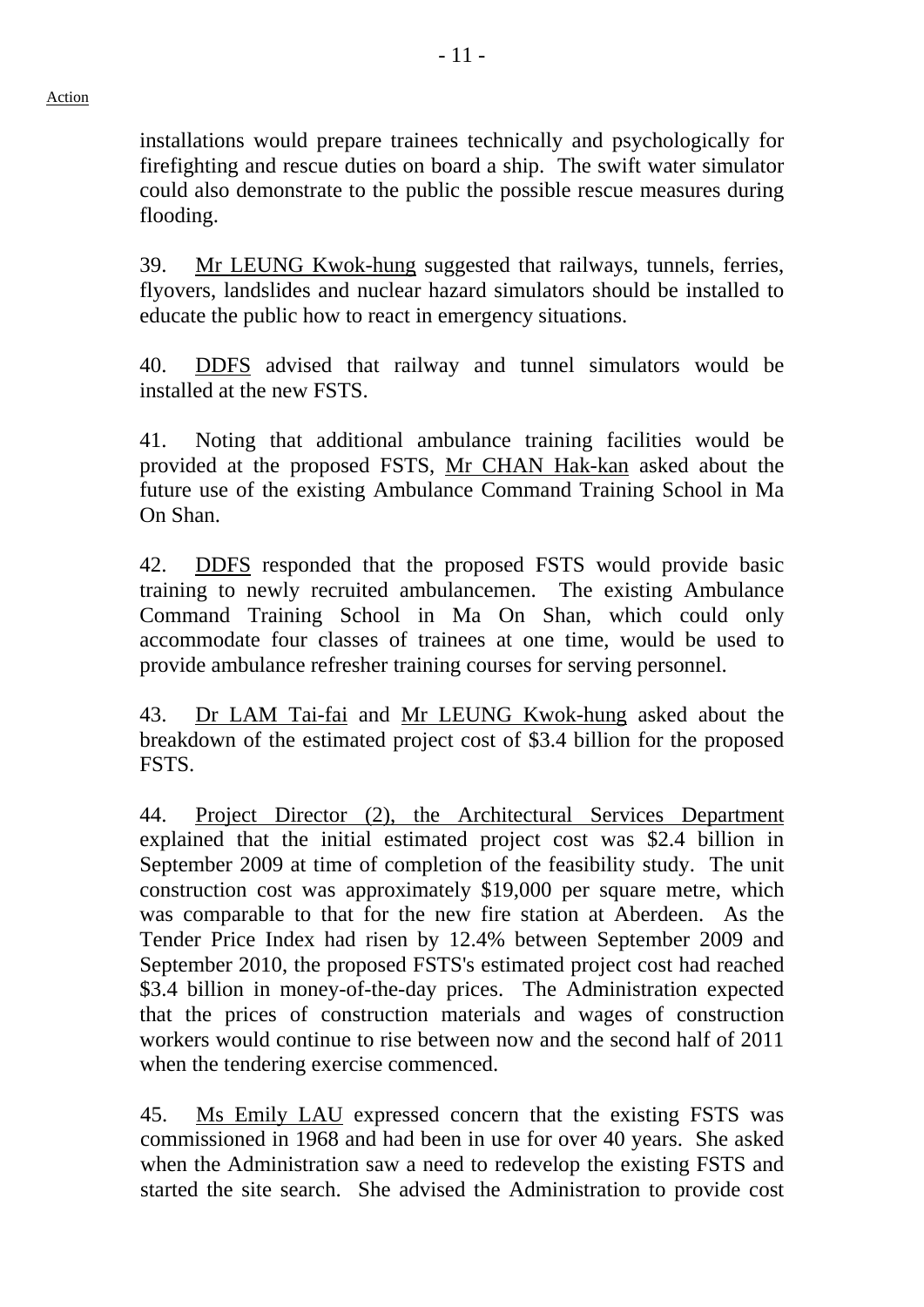breakdown of each facility at the proposed FSTS for seeking funding approval.

46. US for S and DDFS responded that FSD had been upgrading training facilities at the existing FSTS in the past decade to cope with the need for introducing advanced firefighting and rescue techniques. FSD had originally considered in-situ development but later found the proposal technically not feasible. In searching for a site for the proposed redevelopment, the Administration took into account the size required and the need for the proposed FSTS to be located away from residential areas. Right after a suitable site was identified in 2007, the Administration had quickly completed the technical feasibility study and consulted the Sai Kung District Council in 2008.

47. The Chairman considered the cost for the proposed FSTS too high. He requested the Administration to reconsider if the facilities at the proposed FSTS were all essential. He said that it would sometimes be more effective for training to be conducted in real settings, such as at an oil tank. He asked whether FSD would consider constructing a multipurpose training facility which could simulate different fire scenarios to save cost. Noting from the Administration's paper that several lecture rooms and stores would be installed at different facilities, he asked about the need for the construction of such rooms and stores in all these facilities.

48. DDFS responded that although some training sessions were currently conducted in real oil tanks or at underground railway stations, they were subject to limitation. For instance, no fire could be set at such facilities for training purpose. In addition, training at train stations could only be conducted outside service hours, and the trains could not be lifted up for training purpose. He informed members that a burn house with different types of simulators would be constructed at the proposed FSTS to simulate different indoor fire scenarios. Having regard to the fact that simulators of ship, aircraft, and oil tank fires would take up substantial space, multi-storied simulators were technically not possible. DDFS emphasized that all rooms and stores at different facilities of the proposed FSTS were essential.

49. The Chairman requested the Administration to reconsider its proposal and revert back.